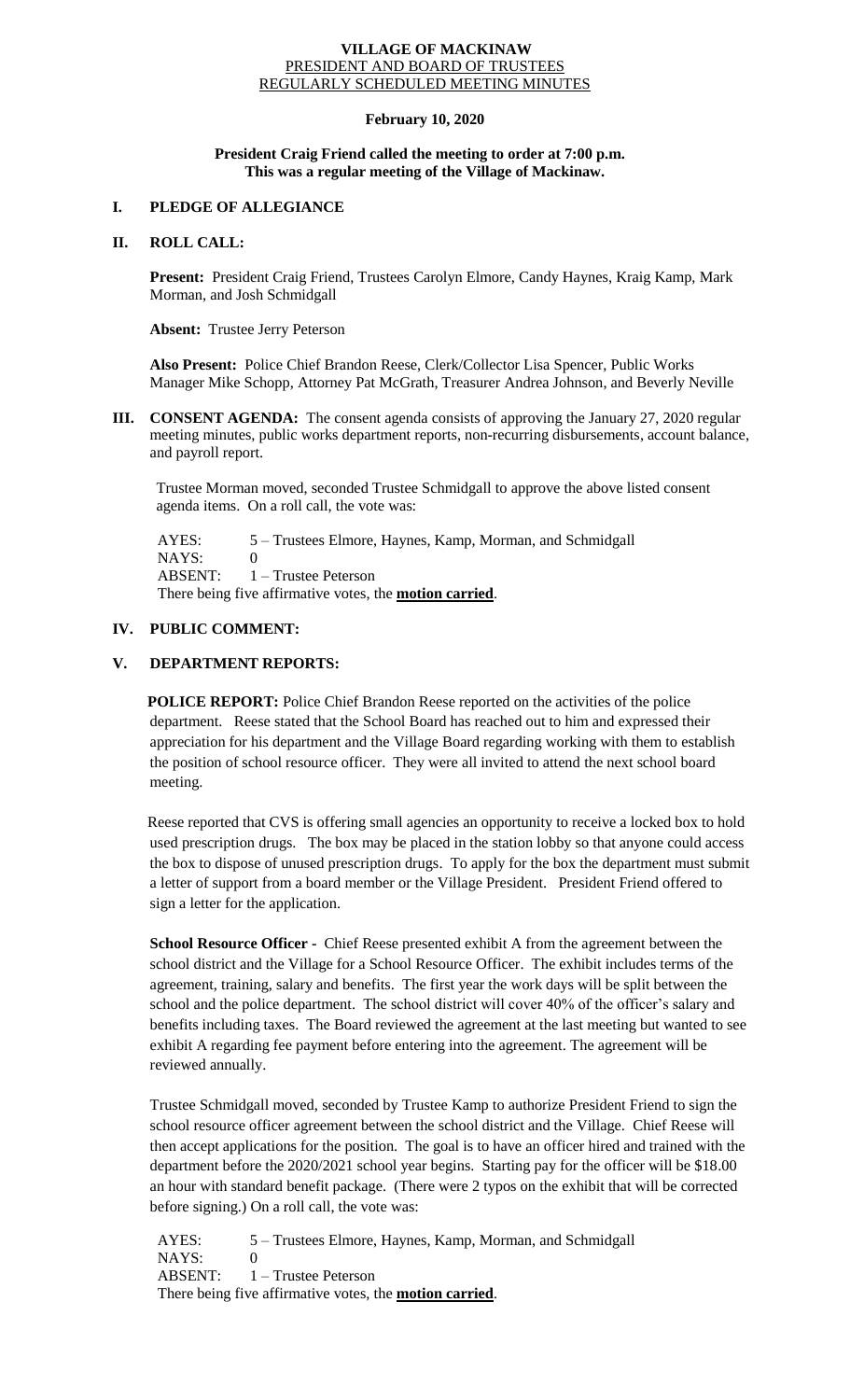**PUBLIC WORKS REPORT:** Public Works Manager Schopp reported on the activities of the department. Schopp reported that the stop sign at Fifth St. and Orchard St. was hit and knocked over on January 26. The pole and sign were replaced. The police will be contacting the school to see if the driver responsible can be seen on their security cameras. G. A. Rich began work on the storm sewer project on N. Orchard St.

# **Cameras at Westwood Park and recycling bins –** This item was tabled.

**Floor covering for the front lobby and back office at Village Hall –** Trustee Haynes moved, seconded by Trustee Schmidgall to authorize President Friend to sign an acceptance of proposal from Tazewell Floor Covering to install new flooring in the front lobby and back office at Village Hall at a cost of \$5,879.07. On a roll call, the vote was:

 AYES: 5 – Trustees Elmore, Haynes, Kamp, Morman, and Schmidgall NAYS: 0 ABSENT: 1 – Trustee Peterson There being five affirmative votes, the motion carried.

## **VI. TREASURER'S REPORT:**

**Non-Recurring Bills -** Trustee Elmore moved, seconded Trustee Morman to approve the nonrecurring bills. On a roll call, the vote was:

AYES: 5 – Trustees Elmore, Haynes, Kamp, Morman, and Schmidgall NAYS: 0 ABSENT: 1 – Trustee Peterson There being five affirmative votes, the motion carried.

### VII. **PRESIDENT'S REPORT:** none

#### **VI. LOCAL LIQUOR CONTROL COMMISSIONER'S REPORT:** none

#### **VIII. TRUSTEES' REPORT:**

**I.T. consulting for Village office and police department –** Trustee Morman asked the Board to think about if it would be more beneficial to have one company handle all of the IT consulting rather than one person at the office and one person at the police department. The Board discussed that it may be good for one company to handle all the cameras for security being installed. Trustee Morman asked the Board to think about it until the next meeting on whether a company should be hired or to leave the IT work as is.

**Allocate funds for purchase and demo of unsafe properties -** The Board discussed allocating funds for purchase and demo of unsafe properties. It was discussed using the funds from selling 102 E. Madison St. to start an investment fund to have funds available to purchase such properties. McGrath informed the Board that since the closing for the sale of the property is scheduled for February 14, 2020 that they currently don't have the funds to invest and should hold off until after the closing to use the funds. Representatives Lahood and Sommers offices have been contacted to inform us of any state funding available to assist with blight properties. Chief Reese stated that he met with Zoning Officer McGrath to see it some the property issues could be addressed through the Village Code.

**Stout Foundation grant applications –** The applications for the Stout Foundation grant were presented to the Board. The police department is applying for assistance with funding decal packages for the department vehicles along with a department patch. The Board is applying for assistance with installing a ceiling and lighting for the new pavilion in Veterans Park. Trustee Kamp would like the Board to work toward larger projects for next year's application. Items of discussion included walking trail resurface, extending walking trail, and updating the down town area with new lights and flower pots.

Trustee Haynes moved, seconded by Trustee Elmore to approve the applications for the 2020 Stout Foundation grant and authorize President Friend to sign the applications. The Mackinaw Stout Foundation is grant program that helps provide financial support to organizations by offering matching or partial matching funding assistance. On a roll call, the vote was: